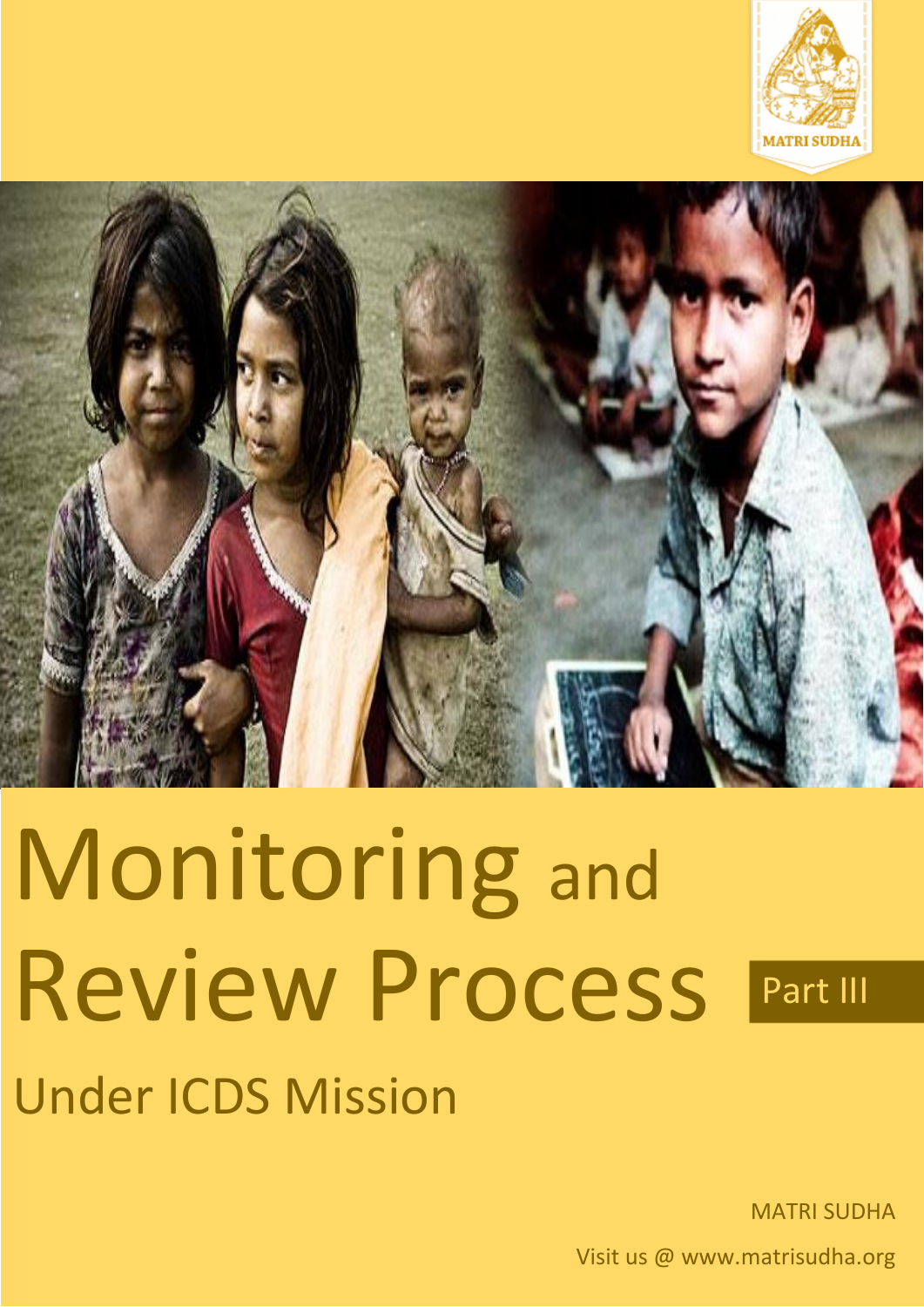

## Contents

#### Tables: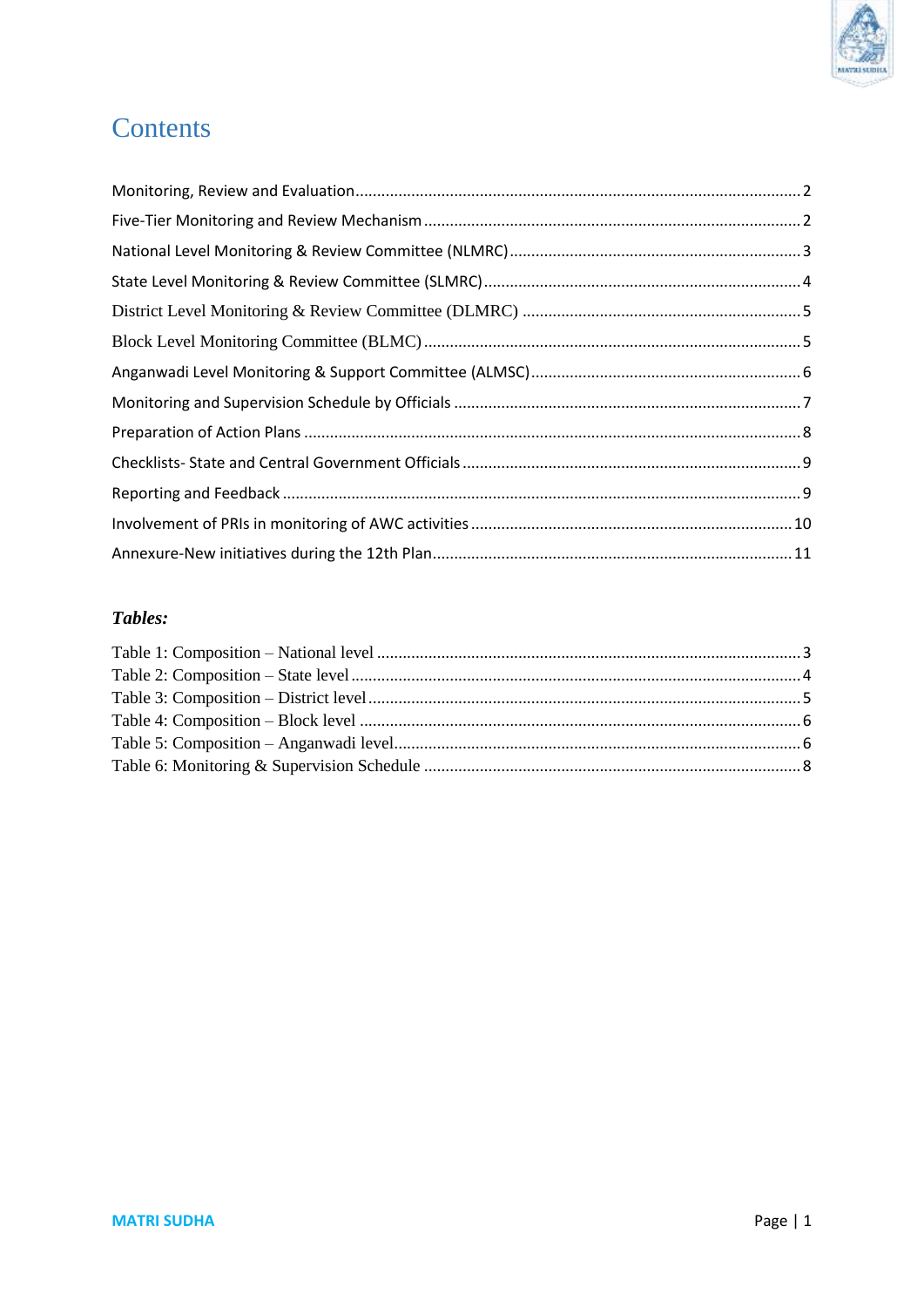

#### <span id="page-2-0"></span>Monitoring, Review and Evaluation

Under ICDS Mission, monitoring would be carried out at Anganwadi/village, block, district, state and national levels. At each level, a standardized format and the set of input, output and outcome indicators for evidence based monitoring would be established.

Four major community based mechanisms would be introduced for monitoring and promoting child development outcomes:

- (i) Introduction of a Common Review Mission (CRM):
	- carried out on annual basis
	- joint CRMs with NRHM
	- provide annual mid-course corrections in the programme design
	- feedback to the National and concerned State & District ICDS Missions
- (ii) Jan Sunvai:
	- monitoring teams consisting of a mix group
	- reporting higher numbers of moderate and / or severe undernourishment
	- qualitative analysis of interventions, gaps and further measures
	- prepare and submit analytical reports with recommendations to the District, State and National ICDS Missions
	- could either be linked to joint ICDS NRHM CRM or could be needspecific based on nutrition surveillance data
- (iii) A community owned accreditation system:
	- ensure quality standards in child care service delivery at different levels
	- grading of service delivery points
	- Community based recognition and awards for high performing panchayats, blocks, districts and states
- (iv) Community disclosure and public information:
	- Display community chart for monitoring development and nutrition status of children under five years in the community
	- Chart would be updated on fixed monthly Village Health & Nutrition Days (VHNDs) and validated

#### <span id="page-2-1"></span>Five-Tier Monitoring and Review Mechanism

In context of universalization of ICDS with focus on improved quality in delivery of services and also proposed strengthening and restructuring of ICDS, it is now proposed to put in place a 5-tier monitoring and review mechanism at the central level up to the AWC level.

- i. National Level Monitoring & Review Committee (NLMRC);
- ii. State Level Monitoring & Review Committee (SLMRC);
- iii. District Level Monitoring & Review Committee (DLMRC);
- iv. Block Level Monitoring Committee (BLMC); and
- v. Anganwadi Level Monitoring & Support Committee (ALMSC)

<span id="page-2-2"></span>Composition and key roles of such Committees at different levels are outlined in the following sections.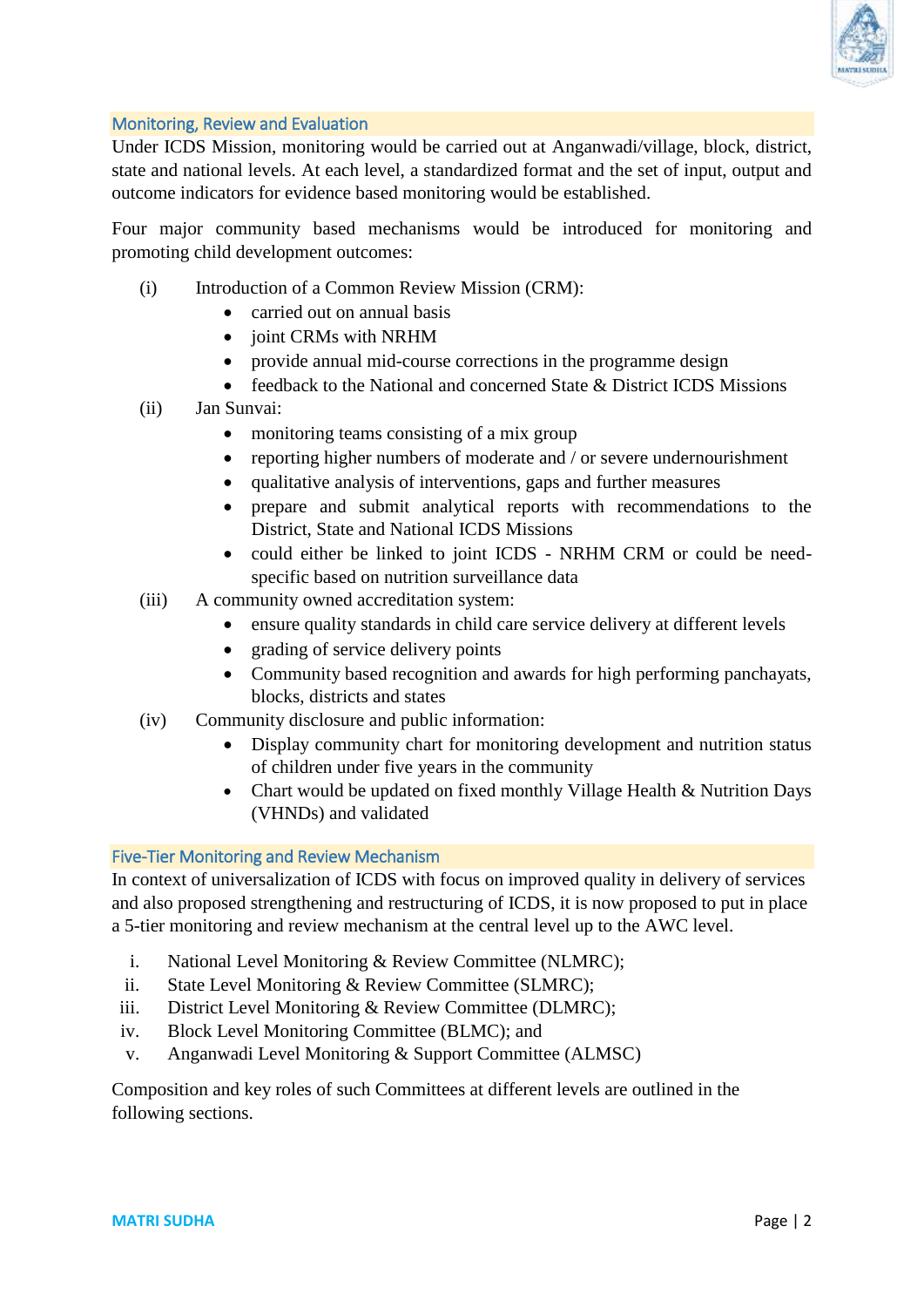

#### **National Level Monitoring & Review Committee (NLMRC)**

#### *Composition*

| $\mathbf{i}$ .            | Secretary, Ministry of Women & Child Development        | Chairperson             |
|---------------------------|---------------------------------------------------------|-------------------------|
| ii.                       | Principal Advisor, WCD, Planning Commission             | Member                  |
| $\overline{\text{iii}}$ . | Secretary, Ministry of Health and Family Welfare        | Member                  |
| iv.                       | Secretary, Ministry of Human Resource Development       | Member                  |
| V.                        | Secretary, Deptt. of Food                               | Member                  |
| vi.                       | Secretary, Ministry of Rural Development                | Member                  |
| vii.                      | Secretary, Ministry of Minority Affairs                 | Member                  |
| viii.                     | Secretary, Deptt. of Drinking Water Supply & Sanitation | Member                  |
| ix.                       | Secretary, Ministry of Panchayati Raj                   | Member                  |
| X.                        | Secretaries from any 5 States from each region          | Member                  |
| xi.                       | Additional Secretary & Financial Adviser, MWCD          | Member                  |
| xii.                      | Director, NIPCCD, New Delhi                             | Member                  |
| xiii.                     | Director, National Institute of Nutrition, Hyderabad    | Member                  |
| xiv.                      | Joint Secretary (ICDS), MWCD                            | Member                  |
| XV.                       | Director (ICDS), MWCD                                   | <b>Member Secretary</b> |

<span id="page-3-0"></span>*Table 1: Composition – National level*

#### Note:

- Two Experts on child development/ nutrition/ ECE and representatives from the Development Partners may be called to the meeting as Special Invitee.
- The Committee shall meet once in six months or as and when required at the direction of the Chairperson.

#### *Roles*

The National level Committee will monitor and review the following key issues and recommend appropriate actions:

- Overall progress made by the States/ UTs in ICDS
- Convergence and coordination with other programmes
- Status and number of State/ UT-wise coverage of SC/ST and minority concentrated habitations
- Manpower vacancies at the field level and States action plan thereon
- Status of State/ UT-wise supply of essential items to AWCs Medicine and PSE kits, weighing scales, joint MCP card, WHO Growth monitoring charts, etc.
- Leveraging funds for construction of AWC Buildings with NREGA, Multi-Sectoral Development Programme (MSDP), BRGF, IADP, MPLADS, etc.
- Status of arrangement for supplementary nutrition; status of release and lifting of food grains under the Wheat Based Nutrition Programmed (WBNP)
- Identification of local/ community level innovative practices which yielded results and exploration of the possibility of scaling up of the same
- Review of reposts of the field visits undertaken by MWCD/Planning Commission etc., along with assessment/evaluation reports on ICDS (if any) and suggesting corrective active
- Financial management: funds flow mechanism, utilization of funds, estimated requirements etc.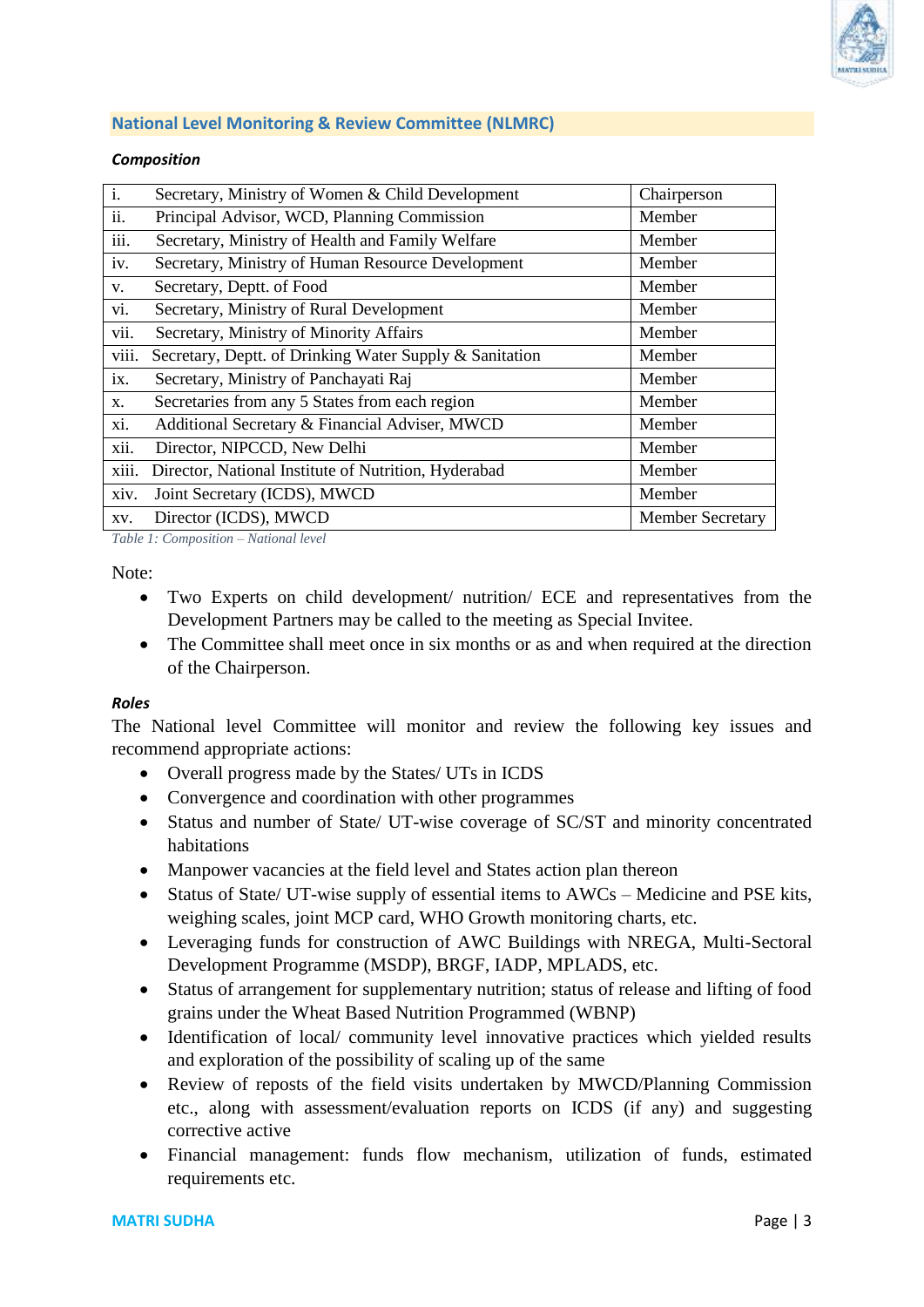

#### <span id="page-4-0"></span>State Level Monitoring & Review Committee (SLMRC) *Composition*

| $\overline{i}$ . | <b>Chief Secretary</b>                                    | Chairperson      |
|------------------|-----------------------------------------------------------|------------------|
| ii.              | Secretary, Planning                                       | Member           |
| iii.             | Secretary, Finance                                        | Member           |
| iv.              | Secretary, Health & Family Welfare                        | Member           |
| V.               | Secretary, Rural Development                              | Member           |
| vi.              | Secretary, Panchayati Raj Institution                     | Member           |
| vii.             | Secretary, Drinking Water Supply & Sanitation             | Member           |
| viii.            | Secretary, Education                                      | Member           |
| ix.              | Secretary, Agriculture                                    | Member           |
| X.               | Secretary, Food                                           | Member           |
| xi.              | Secretary, WCD (in charge of ICDS)                        | Member           |
| xii.             | 5 Members of Parliament (MIP)                             | Member           |
| xiii.            | 5 Members of Legislative Assembly (MLAs)                  | Member           |
| xiv.             | State Mission Director, National Rural Health Mission     | Member           |
| XV.              | Regional Director, NIPCCD (from the region)               | Member           |
| xvi.             | Food & Nutrition Board, State/ Regional Office            | Member           |
|                  | xvii. Principal, Middle level Training Centre (MLTC)      | Member           |
|                  | xviii. Principal, Anganwadi Worker Training Centre (AWTC) | Member           |
| xix.             | Director, WCD (in-charge of ICDS)                         | Member-Secretary |

<span id="page-4-1"></span>*Table 2: Composition – State level*

#### *Roles*

The State level Committee will monitor and review the following key issues and recommend appropriate actions:

- Overall progress with regard to:
	- o Universalization of ICDS
	- o Preparation and implementation of State Annual Programme Implementation Plan (APIP) in ICDS
	- o Status of nutritional status of children below 6 years
	- o Performance of non-formal pre-school education provided at AWCs
	- o Identification of low performing districts in ICDS and factors responsible for it
- Convergence with line departments/ programmes
- Coverage in general and, specifically, of SC/ST/Minority habitations/ beneficiaries against the surveyed population
- Other issues relating to programme implementation and actions thereon
- Improving the AWC Infrastructure: Construction of AWC buildings by leveraging funds from under different schemes/ programmes, such as BRGF, MSDP, MPLADs etc.;
- Use of IEC in creating awareness about ICDS services/health and nutrition issues and possibility of convergence with IEC activities under other schemes/ programmes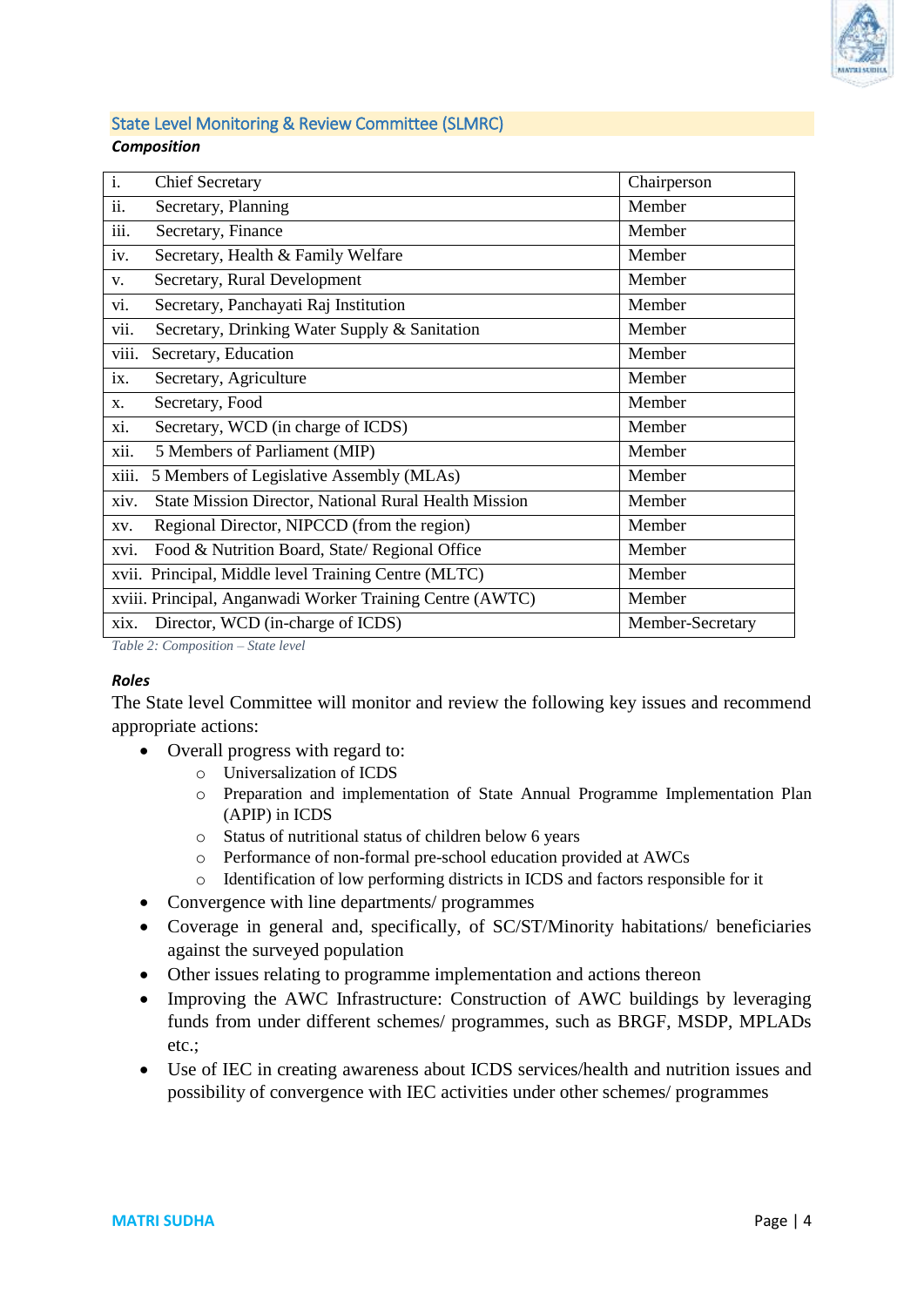

#### <span id="page-5-0"></span>**District Level Monitoring & Review Committee (DLMRC)**  *Composition*

| $\mathbf{i}$ . | District Magistrate/Collector/Dy. Commissioner | Chairperson             |
|----------------|------------------------------------------------|-------------------------|
| ii.            | Chief Executive Officer (CEO)                  | Vice-Chairperson        |
| 111.           | District Development Officer, Zilla Parishad   | Member                  |
| iv.            | Chief Medical Officer, Health & Family Welfare | Member                  |
| V.             | District Planning Officer                      | Member                  |
| V1.            | District Social Welfare Officer                | Member                  |
| vii.           | District Agriculture/Horticulture Officers     | Member                  |
| viii.          | District Officer, Rural Development/MNREGA     | Member                  |
| ix.            | <b>Executive Engineer, PHED</b>                | Member                  |
| $X$ .          | <b>District Education Officer</b>              | Member                  |
| xi.            | Member of Parliament (MP) in the District      | Member                  |
| xii.           | Members of Legislative Assembly (MLAs)         | Member                  |
| xiii.          | Principal Middle Level Training Centre (MLTC)  |                         |
| xiv.           | Principals, AWTCs (any 2)                      | Member                  |
| XV.            | Field Unit of Food & Nutrition Board           | Member                  |
| xvi.           | $CDPOs$ (any 3)                                | Member                  |
| xvii.          | District Programme Officer (ICDS)              | <b>Member Secretary</b> |

<span id="page-5-2"></span>*Table 3: Composition – District level*

#### *Roles*

The District level Committee will monitor and review block/ project-wise progress of implementation of the Scheme and suggest/ take appropriate corrective actions with regards to following issues:

- Overall progress in implementation with regard to:
	- o Status of operationalization
	- o Coverage of beneficiaries
	- o Regularity in supply and quality of supplementary nutrition
	- o Nutritional status of children 0-3 years and 3-6 years
	- o Performance of non-formal pre-school provided at AWCs
- Coordination and convergence with line departments/programmes
- Other issues relating to programme implementation and actions thereon
- Financial issues: Fund flow and status of component-wise allocation and expenditures
- Complaints/grievance redress mechanism
- IES: Preparation and undertaking of IEC action plan on issues like location of AWCs, service available under ICDS, entitlement of beneficiaries, grievances redress mechanism, etc.

#### <span id="page-5-1"></span>**Block Level Monitoring Committee (BLMC)**  *Composition*

|      | Sub Divisional Magistrate (SDM)                           | Chairperson      |
|------|-----------------------------------------------------------|------------------|
| ii.  | <b>Block Development Officer/TDO</b>                      | Vice-chairperson |
| iii. | Block representative of Health (BMO/MO in charge PHC/CHC) | Member           |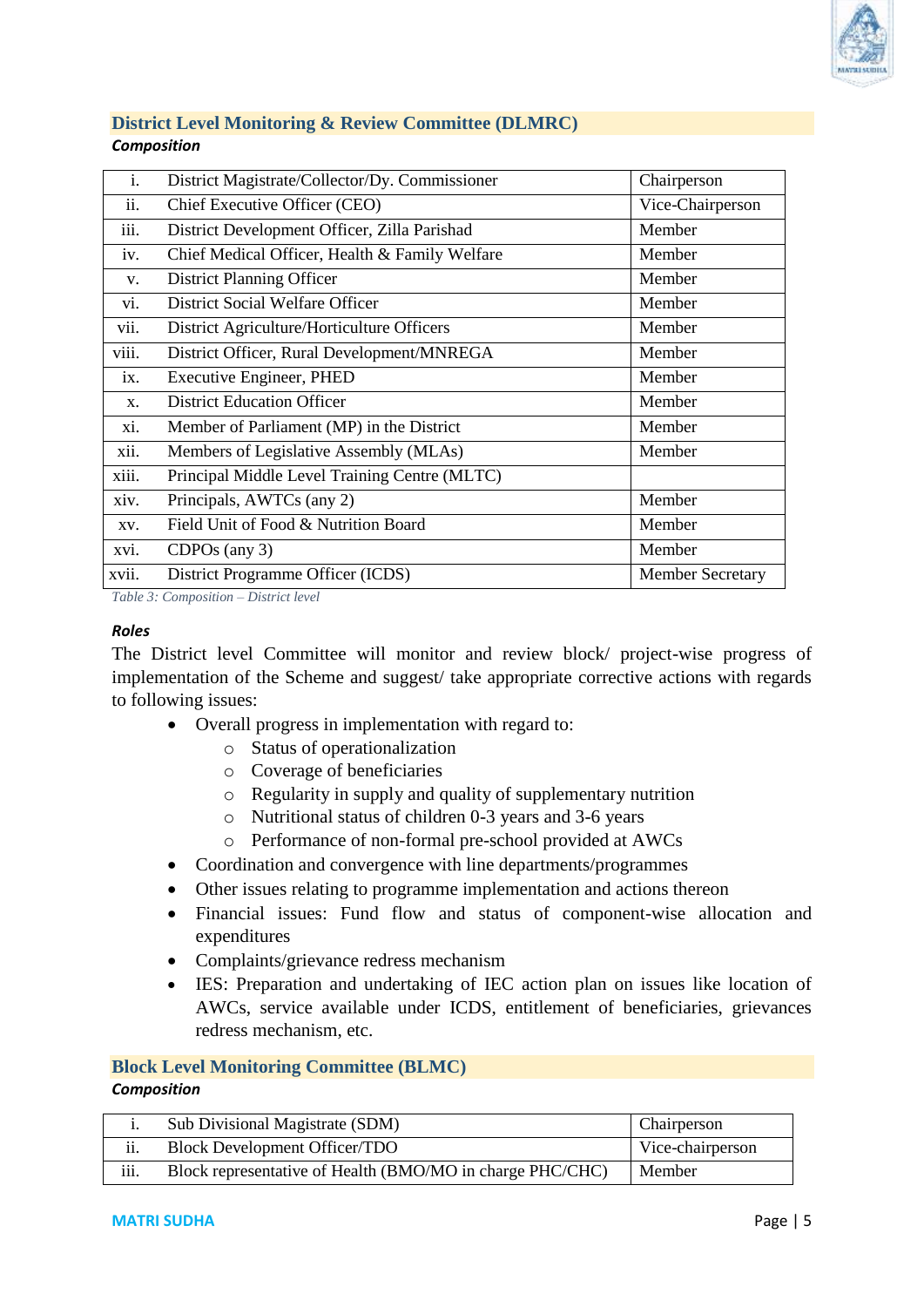

| iv.         | Block representative of Education                    | Member |
|-------------|------------------------------------------------------|--------|
| $V_{\star}$ | Block Extension officers of Agriculture/Horticulture | Member |
| vi.         | Representative of Block/Nagar/Taluka Panchayat       | Member |
| vii.        | Principal, Anganwadi Training Centre                 | Member |
| viii.       | Representatives, local NGOs (2)                      | Member |
| ix          | <b>CDPO</b>                                          | Member |

<span id="page-6-1"></span>*Table 4: Composition – Block level*

#### *Roles*

- Overall progress in implementation with regard to:
	- o Coverage of all habitation/hamlets in the block
		- o Coverage of beneficiaries
	- o Quality of supplementary nutrition
	- o Nutritional status of children 0-3 years and 3-6 years
	- o No. of AWCs providing take home ration
	- o Number of AWCs which organized the monthly Village and Health Nutrition Days (VHNDs)
- Coordination and convergence with line departments/programmes
- Other issues relating to programme implementation and action s thereon
- Complaints/grievance redressal mechanism

#### <span id="page-6-0"></span>Anganwadi Level Monitoring & Support Committee (ALMSC) *Composition*

| $\mathbf{i}$ . | Gram Panchayat/ ward member                                     | Chairperson    |
|----------------|-----------------------------------------------------------------|----------------|
| ii.            | Mahila Mandal (2 Members on rotation)                           | Members        |
| iii.           | <b>ASHA</b>                                                     | Members        |
|                | Representatives of:                                             |                |
| iv.            | Community Based Organization (2)                                | <b>Members</b> |
| V.             | Community (Teachers/Retired Govt. Officials/Parents of Children | <b>Members</b> |
|                | attending $AWC$ (3)                                             |                |
| vi.            | Sakhi under SABLA Programme (if any)                            | <b>Members</b> |
| vii.           | Anganwadi Worker                                                | Convener       |
|                |                                                                 |                |

<span id="page-6-2"></span>*Table 5: Composition – Anganwadi level*

#### *Roles*

- i. Check regularity of functioning of AWC;
- ii. Ensure coverage of all eligible beneficiaries as against the surveyed population;
- iii. Review status of supply of supplementary food to all beneficiaries for at least 21 days in a month;
- iv. Review nutritional status of children 0-3 years and 3-6 years, weighment, availability of WHO New Growth
- v. Charts and joint mother & child protection card; and number of moderate and severely undernourished children and steps taken;
- vi. Review functioning of non-formal PSE activities per day, development/use of local learning and play materials, organization of parents meet; etc.
- vii. Ensure participation of AWWs at VHSC meetings;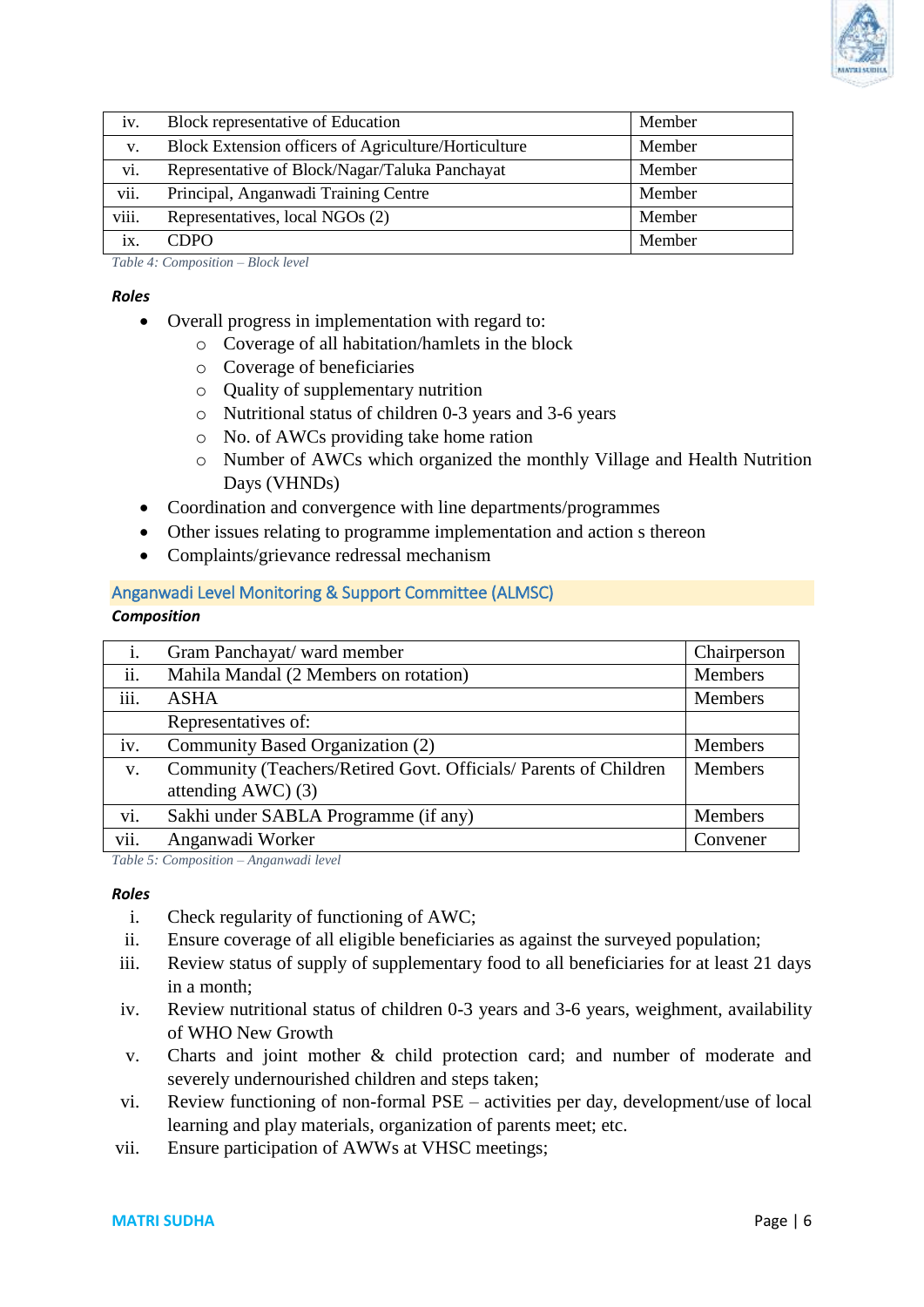

- viii. Ensure participation of at least one of the Members (other than AWW, ASHA and ANM) on the monthly Village
	- ix. Health and Nutrition Day at each AWC and to ensure that it is well-organized and well-attended, and that all due services are rendered on that day;
	- x. Review facilities available at the AWC in the light of established norms (Infrastructure including clean water, functioning toilet, play area, PSE/medicine kits, cooking utensils, etc.);
	- xi. Review receipt and utilization of consumables such as food supplements and medicines as well as physical stocks;
		- Find reasons for any shortfalls from expected norms, or discrepancies in stocks:
		- Document and report such shortfalls and discrepancies to the Block Level Monitoring Committee and CDPO;
- xii. Attend to any local disputes related to the AWC or AWW, and resolve such disputes amicably;
- xiii. Interact with the AWW/ICDS Supervisor to understand reasons for any short falls in services provided at the AWC
- xiv. Any other matter as may be relevant for improving service delivery.

## <span id="page-7-0"></span>Monitoring and Supervision Schedule by Officials

| SL#            | Category of officials $(s)$                                                                            | Schedule/proposed                                                                                                        |
|----------------|--------------------------------------------------------------------------------------------------------|--------------------------------------------------------------------------------------------------------------------------|
| $\mathbf{A}$ . | <b>At the State level</b>                                                                              |                                                                                                                          |
| $\mathbf{1}$   | Supervisors (ICDS)                                                                                     | A minimum of 50% of AWCs under<br>the Supervisor's Jurisdiction every<br>month                                           |
| $\overline{2}$ | Joint visit by ICDS Supervisors with<br><b>ANM/LHV</b>                                                 | At least 2-3 AWCs every month and<br>the visits given in sl.no. I can also be<br>under this category.                    |
| 3              | CDPOs/ACDPOs                                                                                           | At least 20 AWCs per month on a<br>rotational basis and to ensure<br>coverage of 100% AWCs in a year.                    |
| $\overline{4}$ | Joint visit by CDPOs/ACDPOs with Medical<br>Officer (MD)                                               | At least 5 AWCs per month and these can be<br>as part of the visits mentioned under sl.no.3.                             |
| 5              | <b>ICDS</b> District Programme Officers<br>(DPOs)/RDDs/ Dy. CEOs                                       | All blocks to be covered per quarter. At<br>least 3 AWCs during each block visit to<br>ensure 10% AWC coverage in a year |
| 6              | Joint visit by DPOs with CMHO                                                                          | At least 1 Block and 2 AWCs each<br>month                                                                                |
| $\overline{7}$ | District Magistrates/Collectors<br>(DMs/DCS)/ADMs/Planning Officers/District<br>Social Welfare Officer | At least 15 AWCs (preferably on village<br>Health and Nutrition Days) and 25%<br>blocks every 6 months.                  |
| 8              | CEO/Zilla Parishad Officer (wherever entrusted<br>the Responsibilities of ICDS)                        | At least 15 AWCs (preferably on village<br>Health and Nutrition Days) and 25%<br>blocks every 6 months.                  |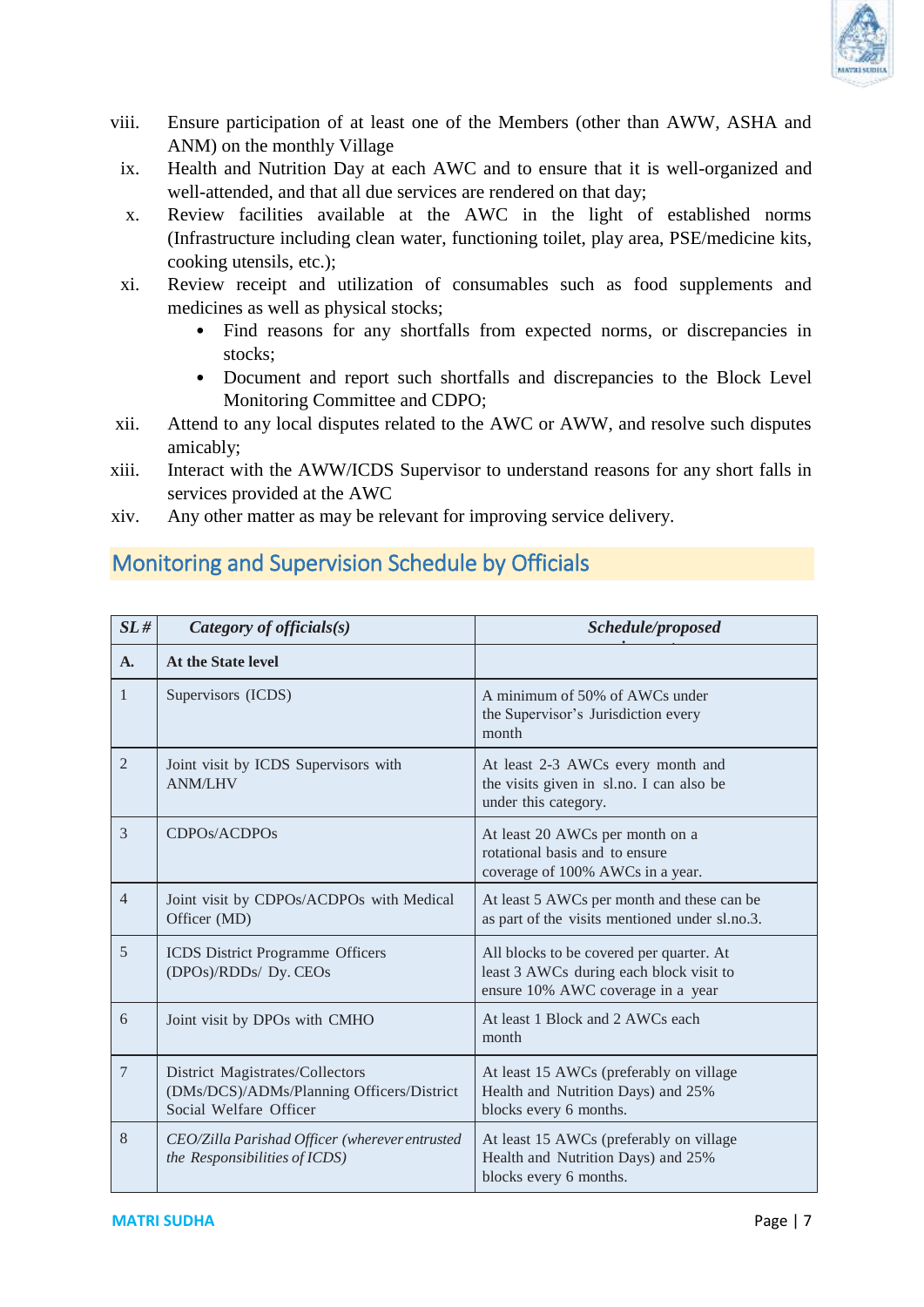

| $\overline{9}$ | Nodal Officer (M & E/MIS) from State<br>Directorate (wherever in position)                                                   | At least 10 AWCs and 2 Blocks each<br>month.                                                                                                                                                        |
|----------------|------------------------------------------------------------------------------------------------------------------------------|-----------------------------------------------------------------------------------------------------------------------------------------------------------------------------------------------------|
| 10             | Other Directorate Officials (Dy. Director/Jt.<br>Director/Asstt. Director)                                                   | At least 5 AWCs each month and 20% of<br><b>Blocks</b> every<br>year (to be equally distributed across all                                                                                          |
| 11             | <b>State Director (ICDS)</b>                                                                                                 | At least 20 AWCs in each quarter and<br>10% of blocks every Year (to be equally<br>distributed across all district in the state)                                                                    |
| 12             | State Secretary (WCD) (including officials<br>from Under Secretary to Special Secretary)                                     | At least 50 AWC and 25 blocks every<br>year (to be equally distributed across all<br>district in the state)                                                                                         |
| 13             | Official from Field units of Food & Nutrition<br><b>Board (CFENU)</b>                                                        | 10 AWCs per month or as prescribed,<br>whichever is more.<br>(to be equally distributed across all<br>districts in the state)                                                                       |
| 14             | Instructors of AWTCs/MLTCs                                                                                                   | 5 AWWs/5 Supervisors after 2 months of<br>completion of each of the Job/Refresher<br>trainings of AWWs/Supervisors as a<br>follow-up of training courses conducted<br>at AWTCs/ MLTCs respectively. |
| 15             | <b>Consultants from Home Science</b><br>Colleges/Medical Institutes, appointed by<br>Central Monitoring Unit (CMU) of NIPCCD | As per the agreement made in the terms<br>of references of CMU                                                                                                                                      |
| <b>B.</b>      | At the Central level                                                                                                         |                                                                                                                                                                                                     |
| 16             | Officials from ICDS M & E Unit of MWCD                                                                                       | 1 State per month<br>(@ 1 district per state, 2 blocks per<br>district, 4 AWCs per block per visit)                                                                                                 |
| 17             | Other Senior Officials of MWCD (Dy.<br>Secretary/Director/Joint Secretary)                                                   | At least one State in a month<br>(@ 2-3 AWCs per state/1 district HQs/1<br>block office)                                                                                                            |
| 18             | Faculty of NIPCCD<br>(including all regional centres)                                                                        | 2 States per quarter<br>(@ 2 project & 2-3 AWCs, 1 AWTC and<br>1 MLTC per State)                                                                                                                    |
| 19             | Officials from Food & Nutrition Board (HQs)                                                                                  | 1 State per month (@ 2-3 AWCs per state<br>per visit)                                                                                                                                               |

<span id="page-8-1"></span>*Table 6: Monitoring & Supervision Schedule*

#### <span id="page-8-0"></span>Preparation of Action Plans

- States will prepare district-wise action plans in advance on the monitoring and supervision visits
- For joint visits along with the Health Officials, an advance plan would be prepared
- States may enhance the scope of joint visits by involving Officials from other line departments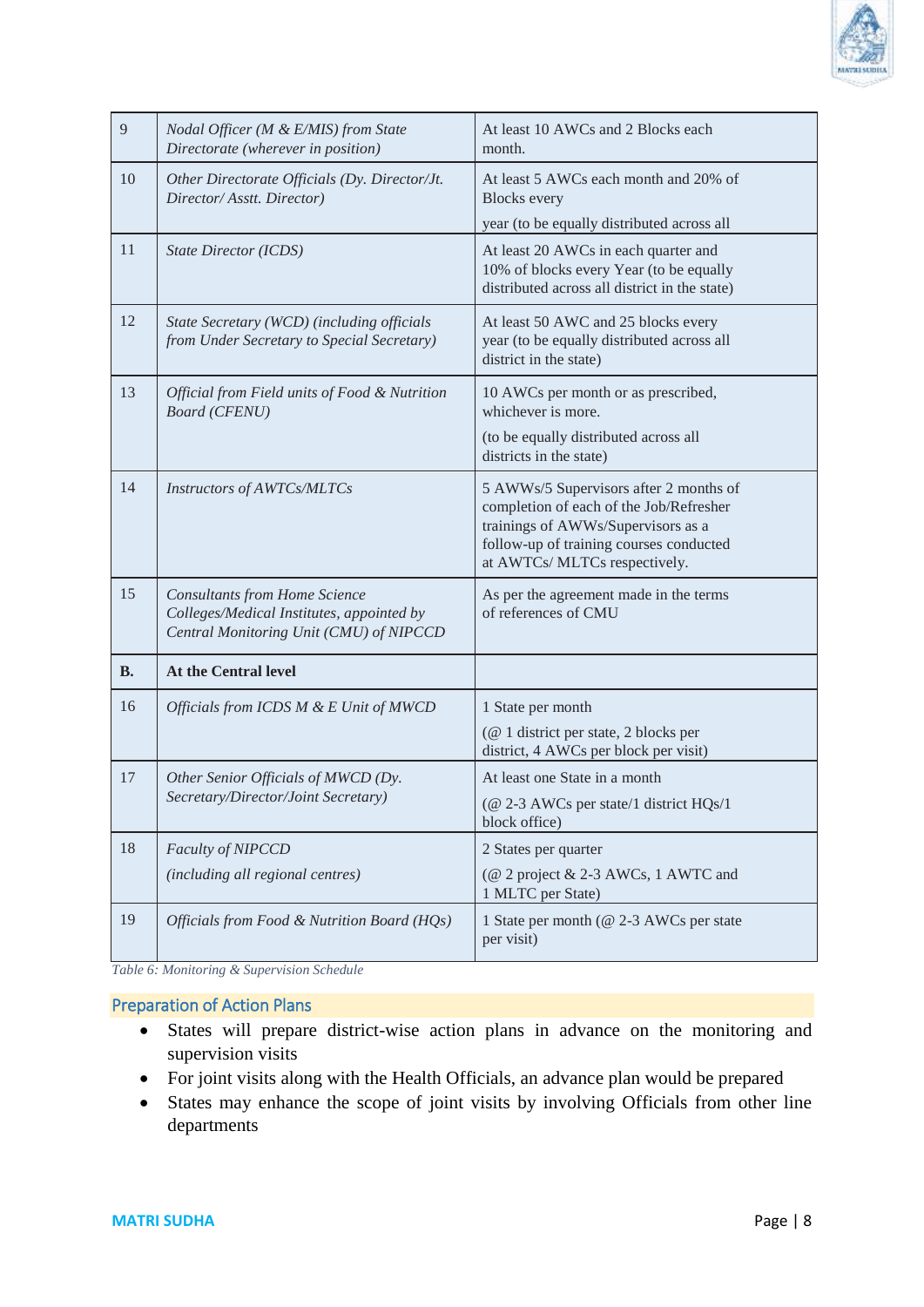

#### <span id="page-9-0"></span>Checklists- State and Central Government Officials

#### *For Officials at the State level*

The following aspects of the ICDS programme implementation are to be monitored/supervised during the field visits:

- i. Availability of infrastructural facility to AWC
- ii. Availability of functional weighing scales (baby and adult) and growth charts for all children;
- iii. Availability of cooking utensils, water storage container, medicine and PSE kits etc.
- iv. Regularity in working of AWCs and also to see whether AWW is present daily at centre.
- v. Involvement of Self-Help Groups or any women groups in preparation and distribution of supplementary food/or any other decentralized arrangements;
- vi. Whether the beneficiaries liked the taste and quality of the supplementary food;
- vii. Whether prescribed calorific norms are being met or not?
- viii. Whether regular weighing of the children is done
- ix. Whether immunization and health check-ups are done regularly
- x. Observance of village health and nutrition days (VHNDs).
- xi. No. of children present at the AWC on the day of visit and received supplementary food as against total registered;
- xii. No. of children who received pre-school education at the AWC on the day of visit as against total registered;
- xiii. Whether there is any community support to the AWC
- xiv. Whether AWW's make regular home visits and counsel the mothers and their families during critical contact periods of pregnancy, infancy or during sickness of the children

#### *For Officials at the State level*

Besides the above checklist, Officials from the Central Ministry would take up some of the following issues with the State Government Officials:

- i. Status of operationalization of new blocks and AWCs
- ii. Organizational structure of ICDS at the state and district level
- iii. Promotional avenues for AWWs/Supervisors/CDPOs
- iv. Mechanism to monitor regular reviews and monitoring visits to AWCs/blocks
- v. Fund flow from Govt. to Directorate to District/Blocks/AWCs Time taken at each level
- vi. Adherence to the GOI prescribed financial/feeding norms at all levels for effective programme implementation
- vii. State's plan for strengthening the AWC infrastructure
- viii. Mechanism for effective convergence with health and other line departments
- ix. Lifting position of food grains under Wheat Based Nutrition Programme (WBNP)

#### <span id="page-9-1"></span>Reporting and Feedback

- Each Official up to the level of DPO will prepare a brief report
- Monthly/quarterly progress reports by Supervisors and CDPOs/ACDPOs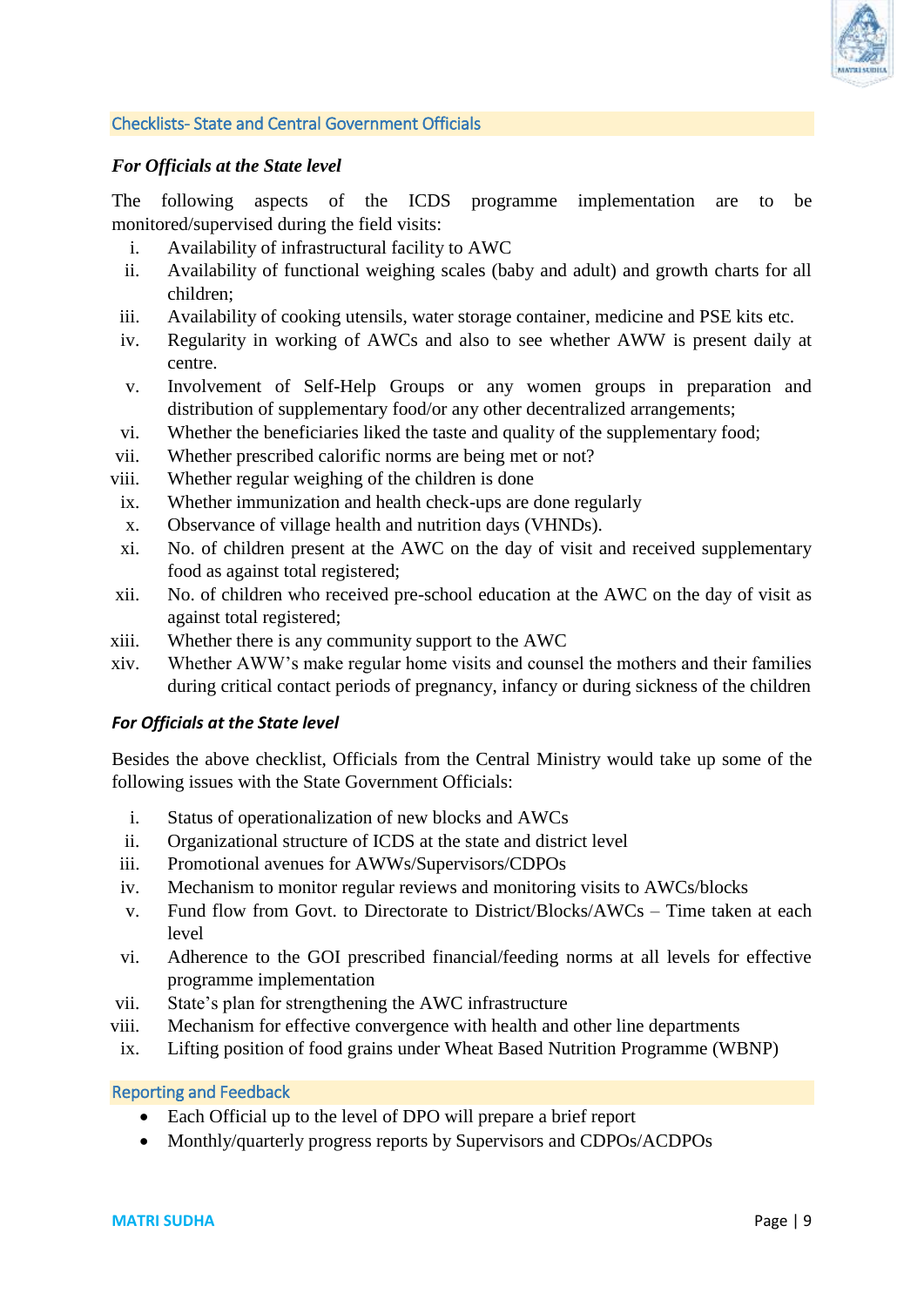

- Discussion of findings from the field visits at the sector/block/district/state level review meetings
- State Directorate will have the overall responsibility to compile the district-wise key findings of the field visits at the end of every quarter and submit the same to the GoI
- Officials from the central level would prepare state specific reports

#### <span id="page-10-0"></span>Involvement of PRIs in monitoring of AWC activities

Proposed involvement of PRIs:

- i. Regularity in functioning of AWCs
- ii. Regularity in supplementary, its quality and acceptance by the community.
- iii. Coverage of all households and eligible beneficiaries
- iv. Regular weighing of children
- v. Regular supply of IFA, vitamin A and de-worming medicines by health.
- vi. Organization of the monthly joint meetings between health and ICDS
- vii. Monthly observance of Village Health and Nutrition Days (VHNDs)
- viii. Availability of prescribed records and registers at AWC
- ix. Monitoring of regular payment of honoraria to AWWs & AWHs
- x. Construction of AWCs and its maintenance
- xi. Community mobilization by motivating people to participate in ICDS service delivery
- xii. Involvement in Health, Nutrition and Sanitation Education